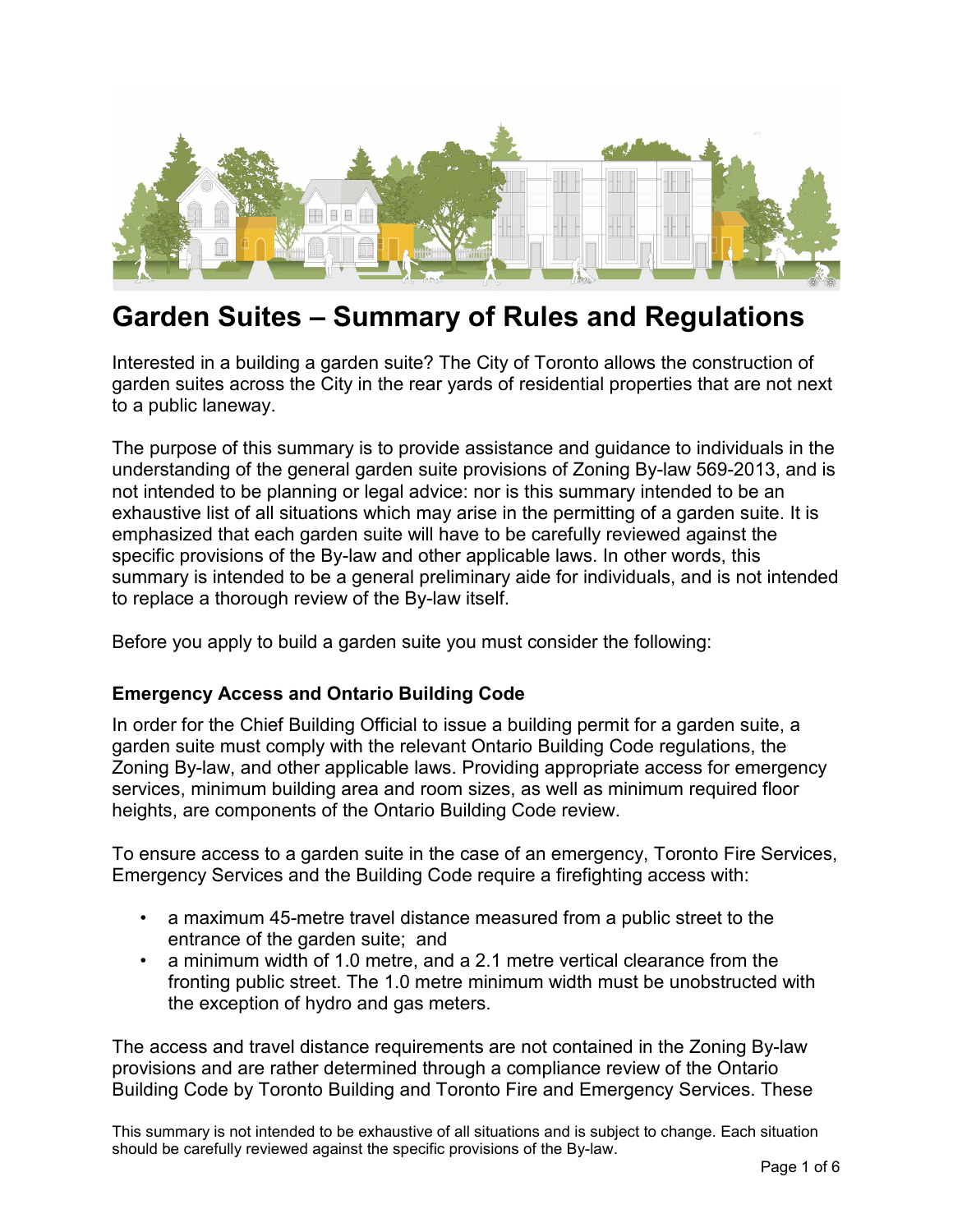requirements cannot be altered by way of a Minor Variance application to the Committee of Adjustment, and are applicable law for the purposes of obtaining a building permit.

### **Existing Trees on and adjacent to your property**

Garden suites should not result in the removal of healthy by-law protected trees. An important part of the City's work to increase options for housing in *Neighbourhoods* is the development of regulatory approaches to protect and enhance the City's tree canopy for all types of residential construction, including garden suites.

Where a proposed garden suite design would lead to the injury or removal of a by-law protected tree, the General Manager of Parks, Forestry, and Recreation may refuse the tree permit, in accordance with Municipal Code Chapters 608, 658, and 813 and the Official Plan. Where there is a potential for damage to private trees due to the proposal of a garden suite, contact City Planning and Urban Forestry staff to discuss how the design of the suite can be accomplished to [protect the healthy tree\(s\)](https://www.toronto.ca/services-payments/water-environment/trees/) in question.

#### **Severances**

Properties with a garden suite are not intended to be divided, or "severed". Garden suites are intended to function as a rental housing unit.

## **Summary of Zoning By-law permissions**

A summary of the key rules and regulations for building garden suites are set out below.

#### **Permitted Uses**

A garden suite may be used for living accommodations and home occupations. Shortterm rentals are permitted only in accordance with the Short-Term Rental By-law. For more information about the Short-Term Rental By-law, visit [https://www.toronto.ca/community-people/housing-shelter/short-term-rentals/.](https://www.toronto.ca/community-people/housing-shelter/short-term-rentals/)

#### **Number of Units**

A single garden suite containing a single unit is permitted on a property provided it meets all the applicable rules and regulations. The term "garden suite" is defined as a self-contained living accommodation for a person or persons living together as a separate single housekeeping unit, in which both food preparation and sanitary facilities are provided for the exclusive use of the occupants of the suite, and is in an ancillary building not abutting a lane.

#### **Location on the property**

A garden suite must be located in the rear yard of the property.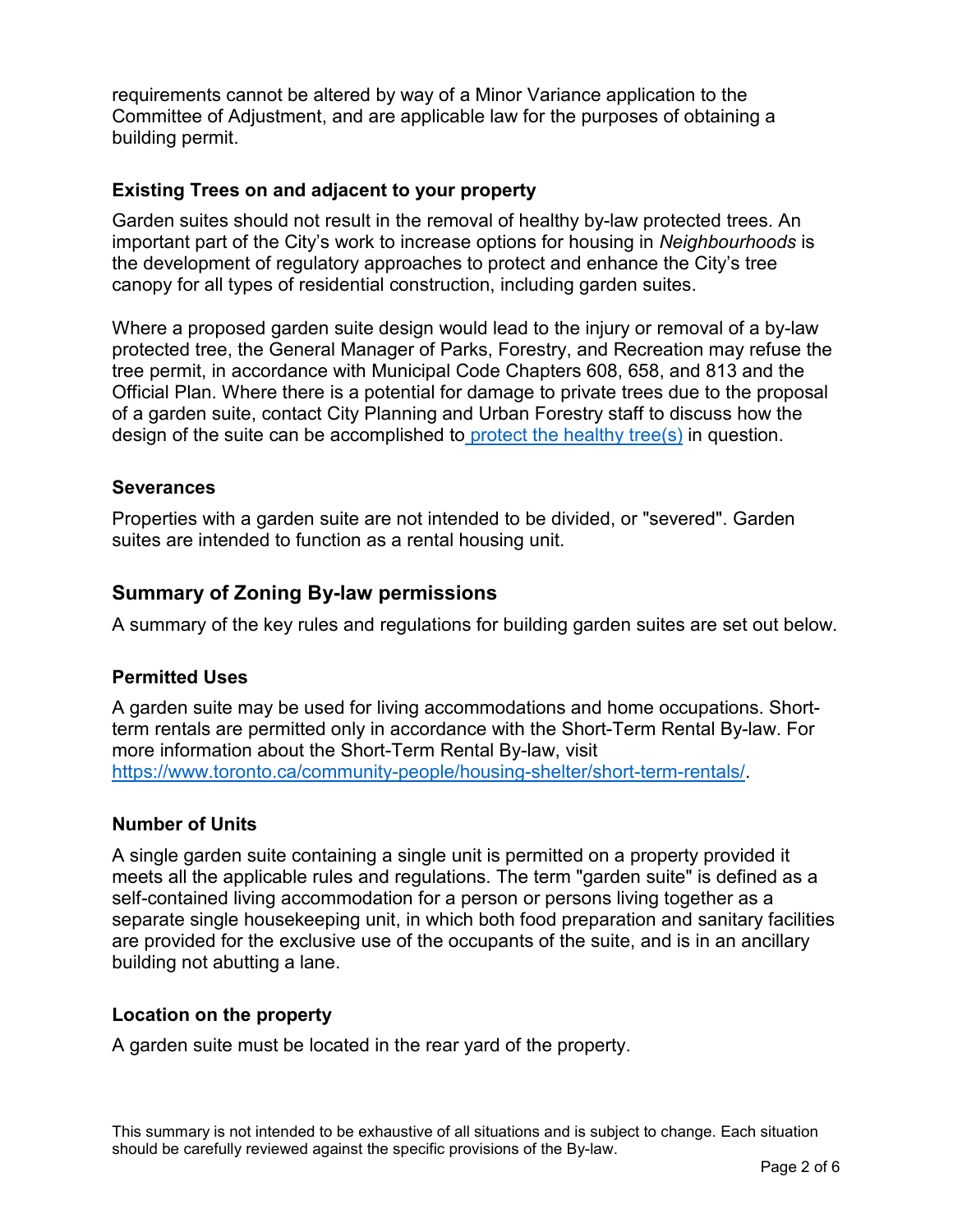#### **Basements**

Basements are permitted in garden suites.

### **Garden Suite Footprint and Lot Coverage**

The maximum footprint (area the building covers) of a garden suite is the smaller of 40% of the rear yard area, and 60 square metres.

The total area of a lot that all ancillary buildings and structures may cover, including a garden suite and any other sheds or garages, cannot exceed 20% of the lot area.

#### **Floor Area**

The interior floor area of a garden suite must be less than the gross floor area of the main residential building on the lot. The interior floor area of a garden suite includes the area of all floors of a garden suite.

## **Height and Separation Distance**

A garden suite may be built up to a maximum height of 4.0 metres where the garden suite is located a minimum of 5.0 metres from the main residential building on the lot.

If a garden suite is at least 7.5 metres from the main residential building on the lot, the garden suite may be bult up to a maximum of 6.0 metres. However, this is subject to additional angular plane rules.

For an existing garage or shed (i.e. lawfully existing ancillary buildings), if the existing separation distance between the principal residential building and the existing building is less than the required minimum separation, then the existing separation distance is permitted to remain.

#### **Side Yard Setback**

The minimum required side yard setback for a garden suite is generally the greater of 0.6 metres and 10% of the lot frontage, to a maximum of 3.0 metres.

Where openings such as windows or doors are proposed, the minimum side yard setback is the greater of 1.5 metres and the amount that is 10% of the lot frontage.

On a corner lot, the minimum side yard setback is generally the greater of 1.5 metres and the minimum required side yard setback for the main residential building on the lot.

If a garden suite on a corner lot includes a vehicle parking space, and the vehicle access is from the street abutting the side lot line, then the required minimum rear yard setback is 6.0 metres.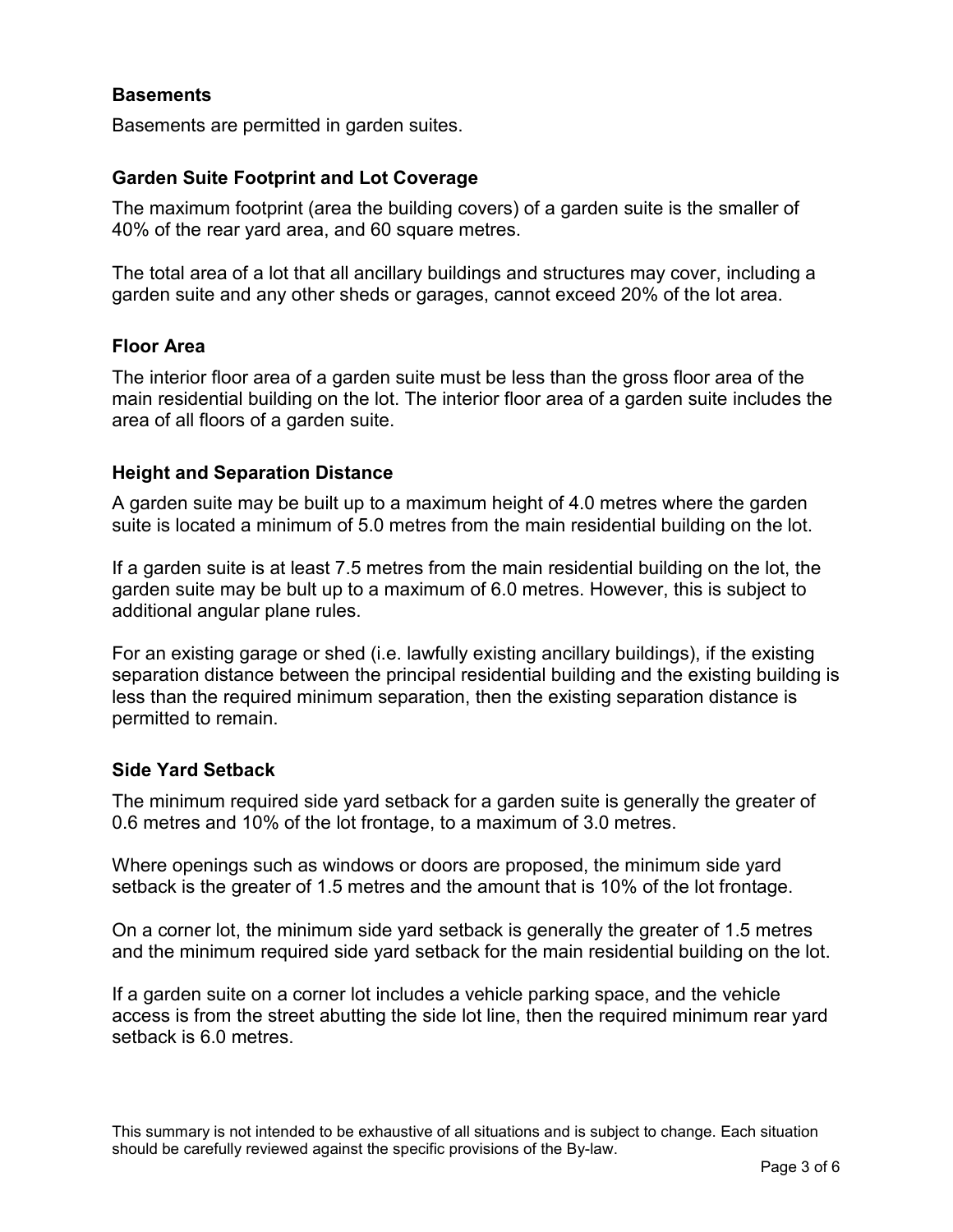For an existing garage or shed (lawfully existing ancillary buildings), the minimum side yard setback is the existing setback of that building.





#### **Rear Yard Setback**

The minimum rear yard setback for a garden suite is generally 1.5 metres.

On lots deeper than 45 metres, the minimum rear yard setback is the greater of half the height of the garden suite and 1.5 metres.

On through lots, where the rear property line abuts a street, the minimum rear yard setback is the required front yard setback of any adjacent houses that face the rear street. If there are no adjacent houses, and the garden suite does not include a vehicle parking space, the minimum setback is 1.5 metres.

If a garden suite on a through lot includes a vehicle parking space, and the vehicle access is from the street abutting the rear lot line, then the required minimum rear yard setback is the greater of 6.0 metres and the required minimum front yard setback for a residential building on the adjacent lot that fronts on the same street that the rear lot line abuts.

For an existing garage or shed (i.e. lawfully existing ancillary buildings), the minimum rear yard setback is the existing setback of that building.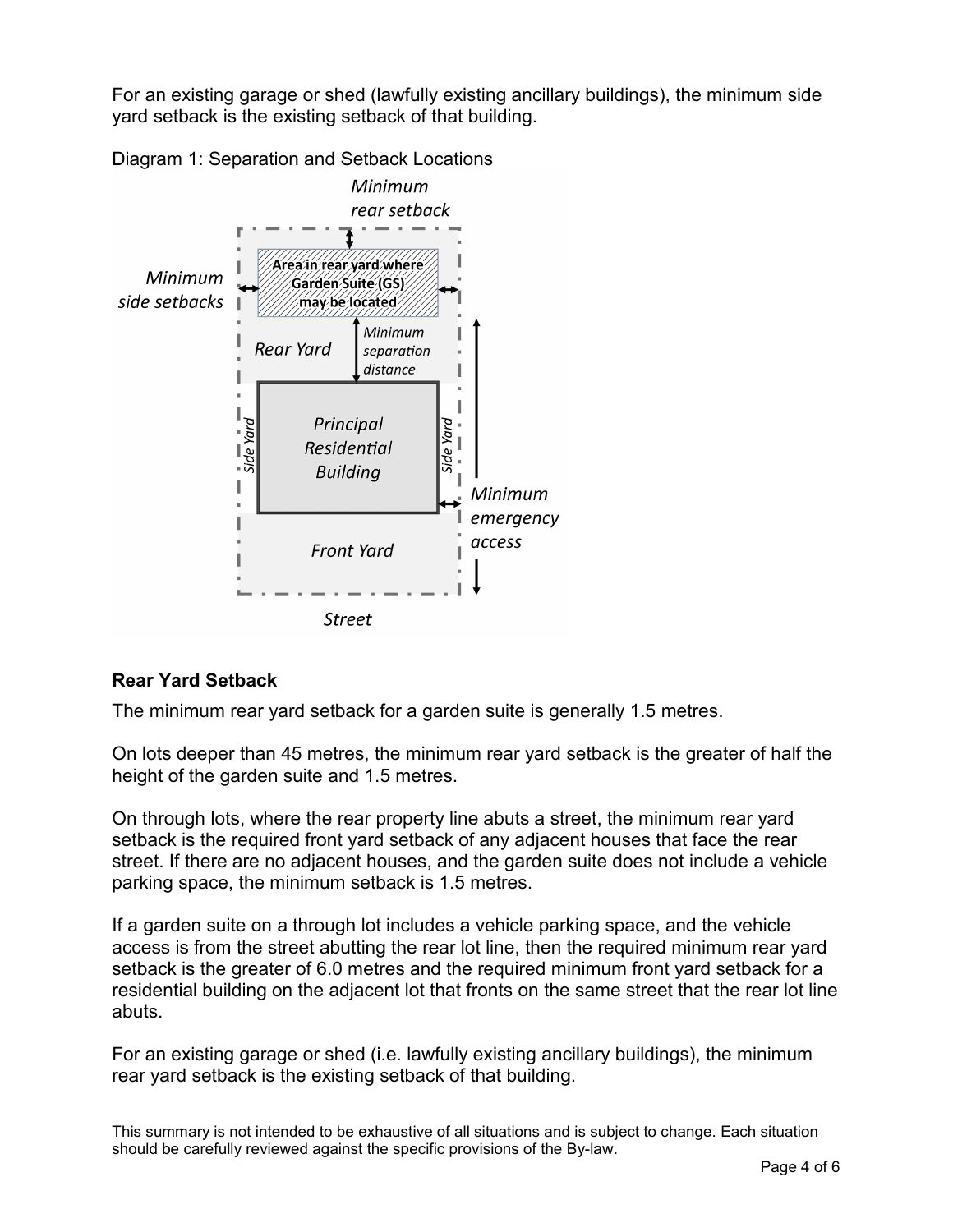## **Angular Planes**

Angular planes are a design tool that is used to limit the impact of height and building mass. They ensure that as the height of a garden suite increases, building mass is reduced. For garden suites, the following angular planes apply:

Front: 45 degrees starting at a height of 4.0m, 7.5m from the rear main wall of the principal residential building.

Rear: 45 degrees starting at a height of 4.0m from the required rear yard setback.

Side: 45 degrees starting at a height of 4.0m from the required side yard setback.

Where a lot line abuts a street no angular plane applies.

Diagram 2: Side Yard Angular Plane



#### **Rear Yard Landscaping**

On lots with a frontage greater than 6.0 metres, at least 50% of the rear yard area, including the area covered by a garden suite, must be soft landscaping.